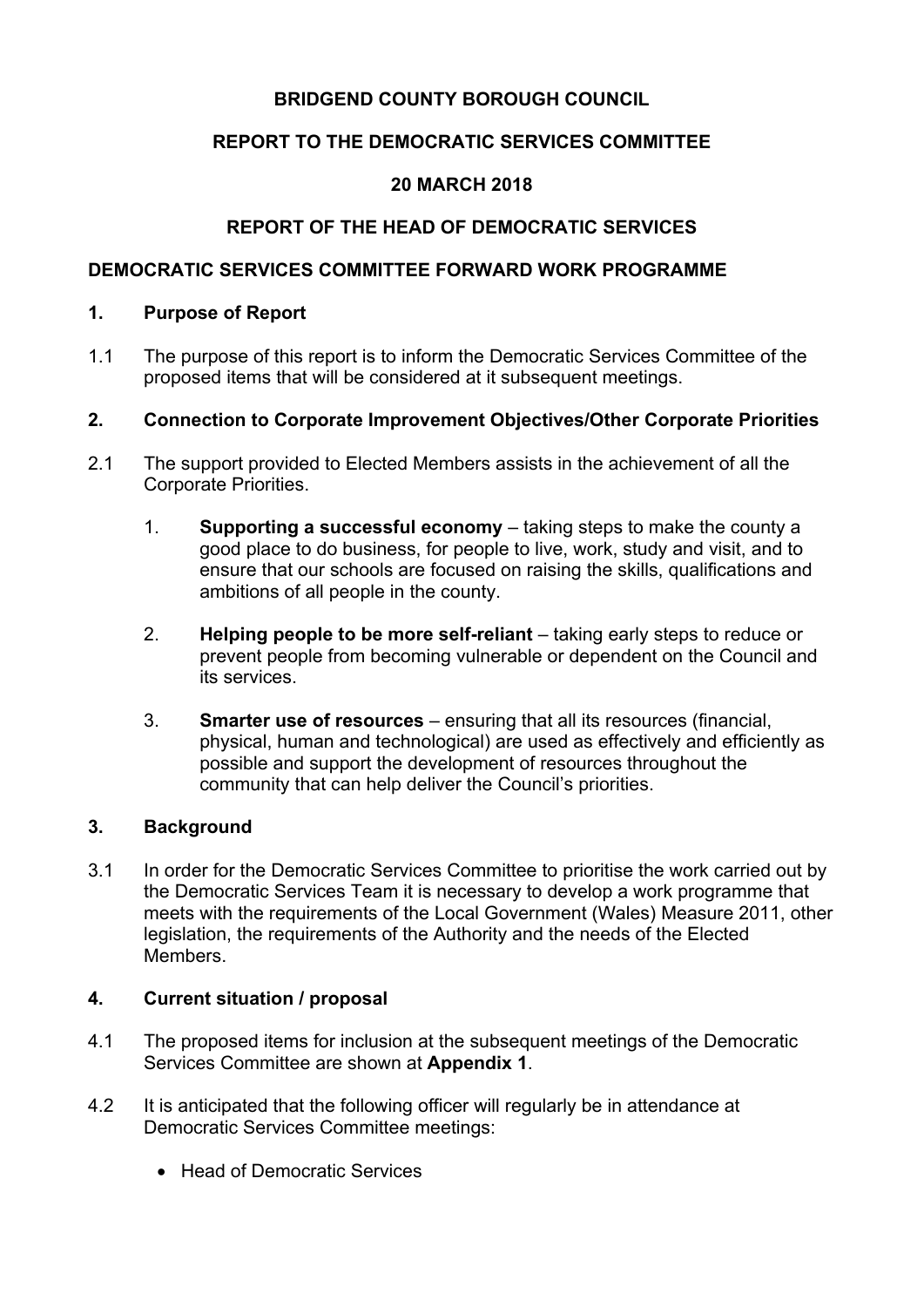- 4.3 Other officers can be invited to meetings to present reports relating to specific topics within their service area as requested by the Committee.
- 4.4 The Committee is requested to consider their work programme and advise the Head of Democratic Services of any changes required to the programme. The Committee is also requested to advise of any invitees that they wish to attend its meetings to support the items identified.

## **5. Effect upon Policy Framework& Procedure Rules**

5.1 There is no effect on the Policy Framework and Procedure Rules.

#### **6. Equality Impact Assessment**

6.1 There are no equalities implications in respect of this report.

#### **7. Financial Implications**

7.1 All activities described in this report will be met from existing budget provisions.

#### **8. Recommendation**

8.1 It is recommended that the Democratic Services Committee considers the proposed Work Programme appended to this report and identifies any additional topics for consideration at future meetings of the committee.

## **GP JONES Head of Democratic Services 14 March 2018**

**Contact Officer:** Gary Jones Head of Democratic Services

**Telephone:** (01656) 643385

**E-mail:** [Gary.Jones@bridgend.gov.uk](mailto:Gary.Jones@bridgend.gov.uk)

**Postal Address** Democratic Services, Civic Offices Angel Street Bridgend. CF31 4WB

**Background documents** – None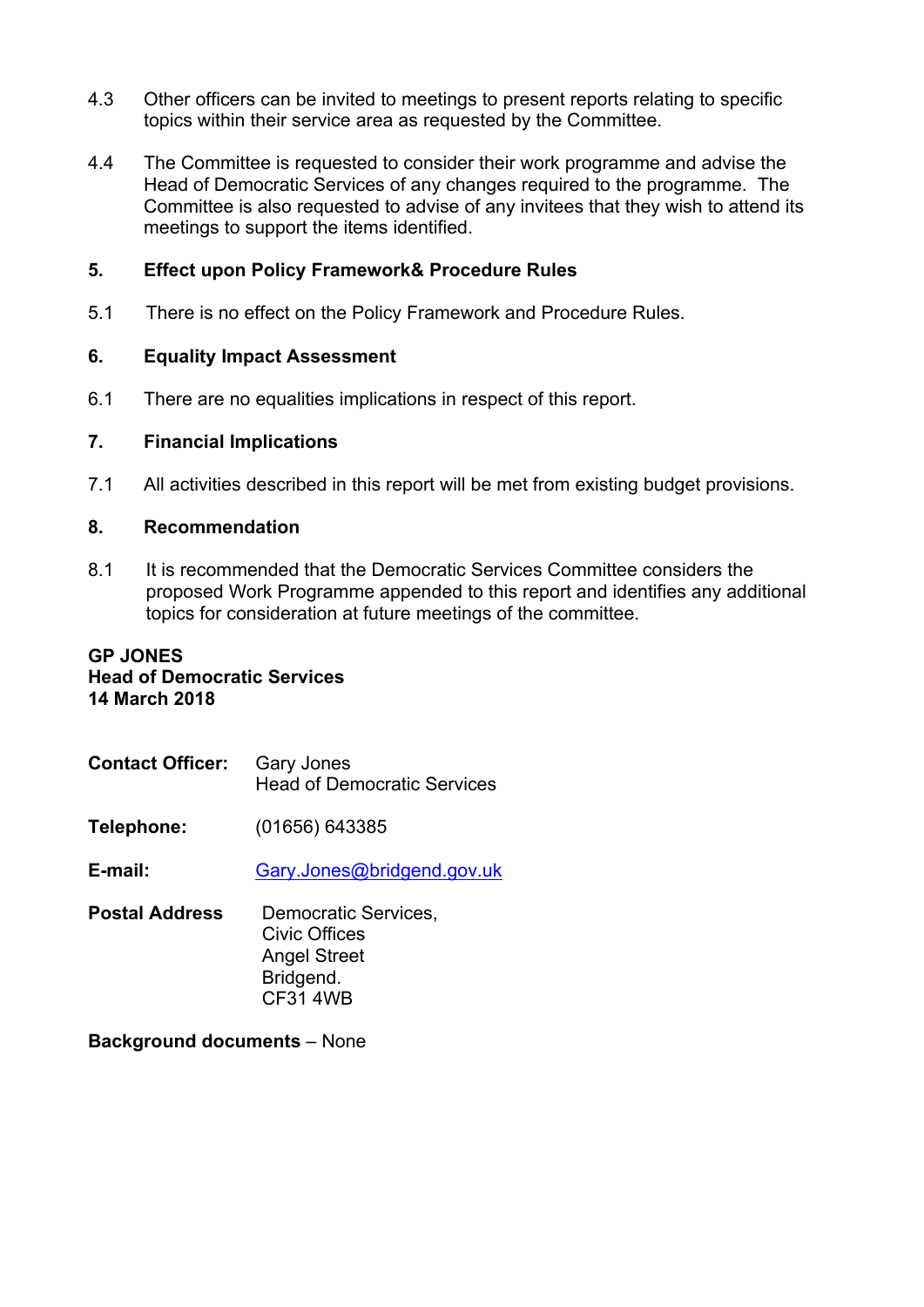# APPENDIX 1

# PROPOSED WORK PROGRAMME

| Meeting<br>date         | <b>Item</b>                                                         | Aim                                                                                                                                                                          | Provided by                                                                        | Additional<br><b>Invitees</b> |
|-------------------------|---------------------------------------------------------------------|------------------------------------------------------------------------------------------------------------------------------------------------------------------------------|------------------------------------------------------------------------------------|-------------------------------|
| 21 Jun 18<br><b>TBC</b> | Outcomes from the<br>Review of ICT provision<br>for Elected Members | To receive a report on the outcome of<br>the Review of ICT provision for<br>Elected Members to ensure the<br>effectiveness of the equipment and<br>the provision of training | <b>Head of Democratic Services</b><br><b>Support and Digital Office</b><br>Manager |                               |
| 21 Jun 18               | Progress of Charter<br>Submission                                   | To receive a report to confirm that the                                                                                                                                      | <b>Head of Democratic Services</b>                                                 |                               |
| <b>TBC</b>              |                                                                     | Authority is on track for the<br>achievement of the WLGA Charter for<br>Member Support and Development                                                                       |                                                                                    |                               |
| 21 Jun 18               | <b>Service Updates</b>                                              | To receive a report on the                                                                                                                                                   | <b>Head of Democratic Services</b>                                                 |                               |
| <b>TBC</b>              |                                                                     | performance of the services provided<br>to Elected Members including:                                                                                                        |                                                                                    |                               |
|                         |                                                                     | <b>ICT</b><br>$\bullet$                                                                                                                                                      |                                                                                    |                               |
|                         |                                                                     | <b>Member Referrals</b><br>$\bullet$                                                                                                                                         |                                                                                    |                               |
|                         |                                                                     | <b>Member Development</b><br>$\bullet$<br>Programme                                                                                                                          |                                                                                    |                               |
|                         |                                                                     | Annual Reports update<br>$\bullet$                                                                                                                                           |                                                                                    |                               |
| 21 Jun 18<br>TBC        | <b>Forward Work</b><br>Programme                                    |                                                                                                                                                                              | <b>Head of Democratic Services</b><br>$\bullet$                                    |                               |